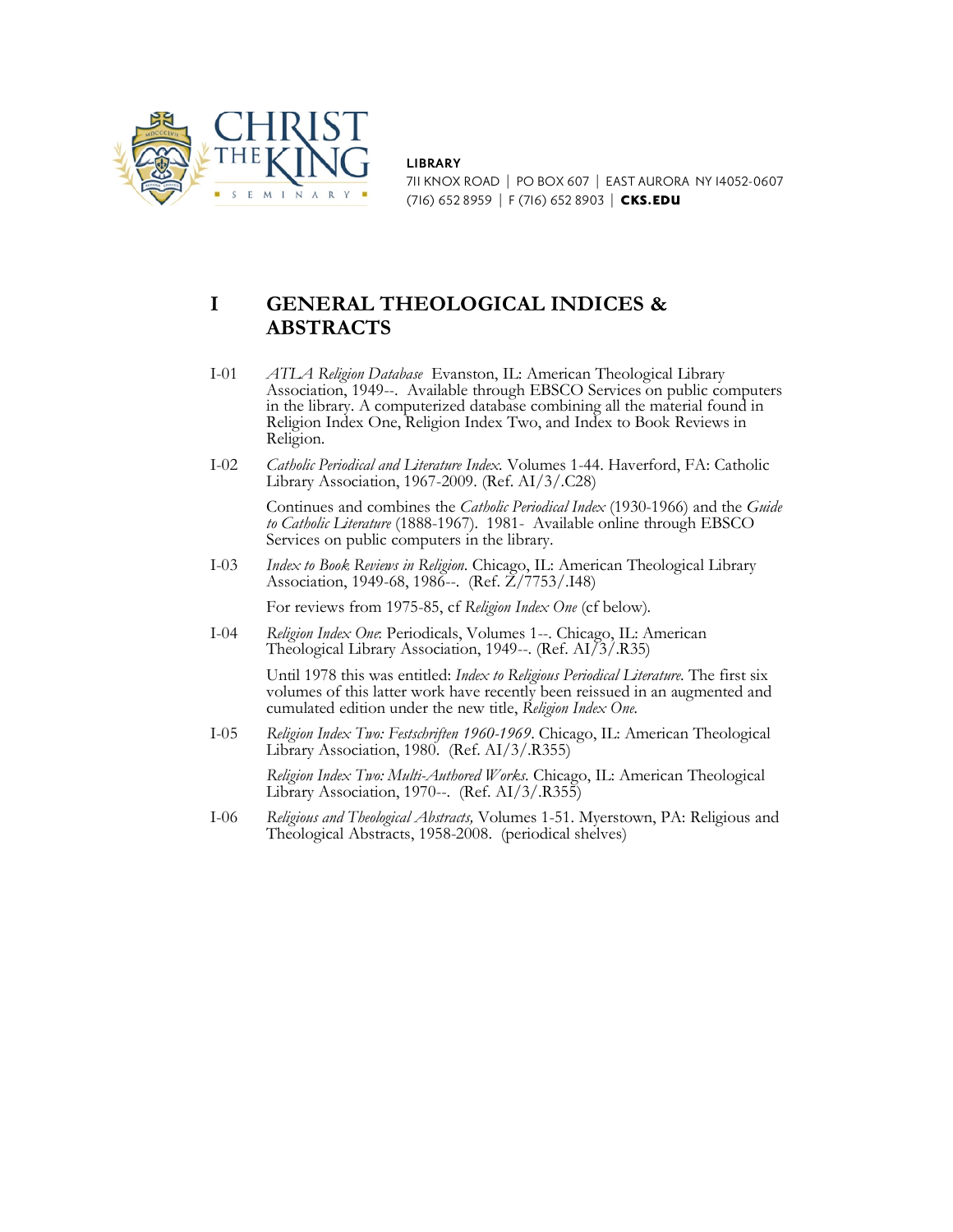### **II GENERAL THEOLOGICAL BIBLIOGRAPHIES, DICTIONARIES, ETC.**

#### **A) BIBLIOGRAPHY**

II-01 *Ephemerides Theologicae Lovanienses.* Volumes 1--, 1924--. (periodical shelves)

#### **B) DICTIONARIES/ENCYCLOPEDIAS**

- II-02 *Encyclopedia of Christianity*. 5 volumes. Edited by Erwin Fahlbusch et at. Grand Rapids, MI: William B. Eerdmans Publishing Company, 1999-. (Ref. BR/95/.E9213/1999)
- II-03 *Encyclopedia of Philosophy*. 10 volumes. Edited by Donald M. Borchert. New York: Thompson Gale , 2006. (Ref. B/51/.E52/2006)
- II-04 *Encyclopedia of the American Religious Experience*. 3 volumes. Edited by Charles H. Lippy & Peter W. Williams. New York: Scribner, 1988. (Ref. BL/2525/.E52/1988)
- II-05 *Encyclopedia of Religion*. 16 volumes. Edited by Mircea Eliade. New York: Macmillan Publishing Company, 1986. (Ref. BL/31/.E4/1986)
- II-06 *Encyclopedia of Women and World Religion*. 2 volumes. Edited by Serenity Young. New York: Macmillan Reference, 1999. (Ref. BL/458/.E52/1999)
- II-07 *HarperCollins Dictionary of Religion*. Edited by Jonathan Z. Smith. San Francisco: Harper Collins, 1995. (Ref. BL/31/.H37/1995)
- II-08 *HarperCollins Encyclopedia of Catholicism*. Edited by Richard P. McBrien. San Francisco: Harper Collins, 1995. (Ref. BX/841/.H37/1995)
- II-09 *Modern Catholic Encyclopedia*. Revised and Expanded. Edited by Michael Glazier & Monica K. Hellwig. Collegeville, MN: Liturgical Press, 2004. (Ref. BX/841/.M62/2004)
- II-10 *New Catholic Encyclopedia.* 15 volumes + 5 supplementary volumes. New York: McGraw-Hill Book Company, 1967-2001. (Ref. BX/841/.N44/1967) and (Ref. BX/841/.N44/2003)
- II-11 *Oxford Companion to Christian Thought*. Edited by Adrian Hastings et al. Oxford: Oxford University Press, 2000. (Ref. BR/95/.093/2000)
- II-12 *Oxford Dictionary of the Christian Church*. 3rd edition Revised. Edited By F.L. Cross & E.A. Livingstone. Oxford: Oxford University Press, 2005. (Ref. BR/95/.094/2005)
- II-13 *Routledge Encyclopedia of Philosophy*. 10 volumes. Edited by Edward Craig. London: Routledge, 1998. (Ref. B/51/.R68/1998)
- II-14 *World Christian Encyclopedia: A Comparative Survey of Churches and Religions in the Modern World* 2 volumes. Edited by David B. Barrett et al. Oxford: Oxford University Press, 2001. (Ref. BR/157/.W67/2001)

#### **C) COLLECTIONS**

- II-15 *Concilium*, Volumes 1--. (several publishers through the years). 1964--. (Ref. BT/10/.C7) In library catalog, search as series rather than title.
- II-16 *The Papal Encyclicals, 1740-1981*. 5 volumes. Edited by Claudia Carlen, IHM. N.P.: McGrath Publishing Company, 1981. (Ref. BQV/3/1740-1981/.C27)
- II-17 *Papal Pronouncements, A Guide: 1740-1978*. 2 volumes. Edited by Claudia Carlen, IHM. Ann Arbor, MI: Pierian Press, 1990. (Ref. BQV/4/1990/.C37)